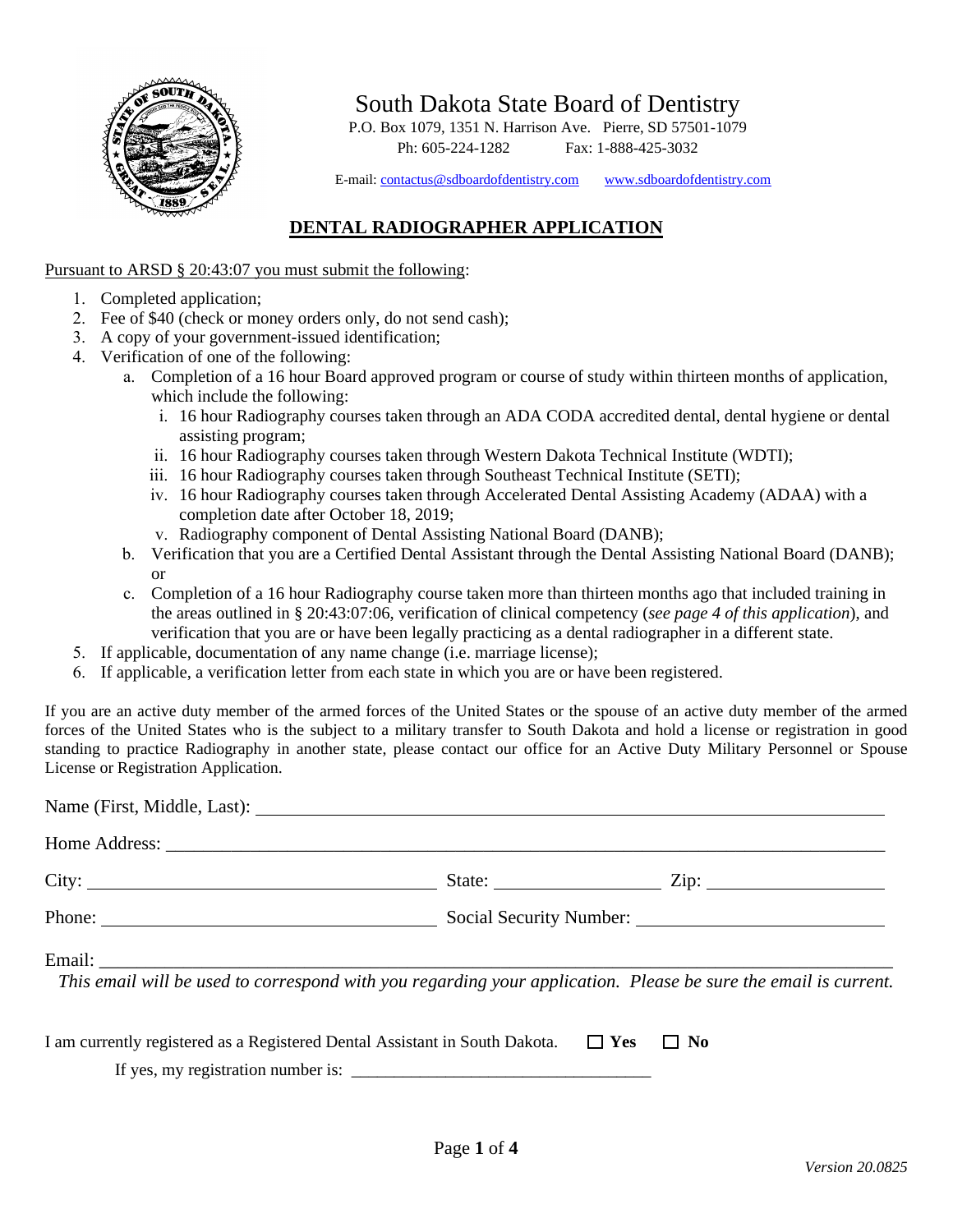|                                                                                              | State: <u>Zip:</u> |  |  |
|----------------------------------------------------------------------------------------------|--------------------|--|--|
|                                                                                              |                    |  |  |
|                                                                                              |                    |  |  |
| If you have more than one satellite office, please include that information on another page. |                    |  |  |

## **Please answer the following:**

1. Have you ever had disciplinary action taken against your registration in any state for any reason?  $\Box$  Yes  $\Box$  No

*If yes, please provide a detailed explanation in the space provided at the end of this application.*

2. Have you ever been convicted, pled no contest/nolo contendere, pled guilty to, or been granted a deferred judgment or suspended imposition of sentence or had prosecution deferred with respect to a felony or a criminal offense arising out of the practice of dentistry? **Yes** No

*If yes, please provide a detailed explanation in the space provided at the end of this application.*

3. Do you currently hold a valid registration issued by a different state or the District of Columbia to practice as a radiographer? **□Yes □No** 

4. Are you an active duty member or the spouse of an active duty member of the armed forces of the United States? **Yes No**

5. If yes, were you or your spouse the subject of a military transfer to South Dakota?  $\Box$ Yes  $\Box$ No

6. Have you been out of the practice for any length of time?  $\Box$  Yes  $\Box$  No

*If yes, what dates were you not practicing?* From \_\_\_\_\_\_\_\_\_\_\_ (month/year) to \_\_\_\_\_\_\_\_\_\_\_\_ (month/year)

Please submit the following information for each state in which you are or have been registered. *You must also submit a certified letter verifying the registration number and status of your registration from the board of dentistry in each state in which you are or have been registered if that state does not provide online verification. These letters must be sent directly to our office.*

STATE REGISTRATION # DATE RECEIVED STATUS STATE\_\_\_\_\_\_\_\_\_\_REGISTRATION #\_\_\_\_\_\_\_\_DATE RECEIVED\_\_\_\_\_\_\_\_\_STATUS\_\_\_\_\_\_\_

*I declare and affirm under the penalties of perjury that this application has been examined by me and to the best of my knowledge and belief is in all things true and correct.*

| Signature:                   | Date:  |      |  |
|------------------------------|--------|------|--|
| Printed Name:                |        |      |  |
|                              |        |      |  |
| For Office Use Only: Check # | Amount | Date |  |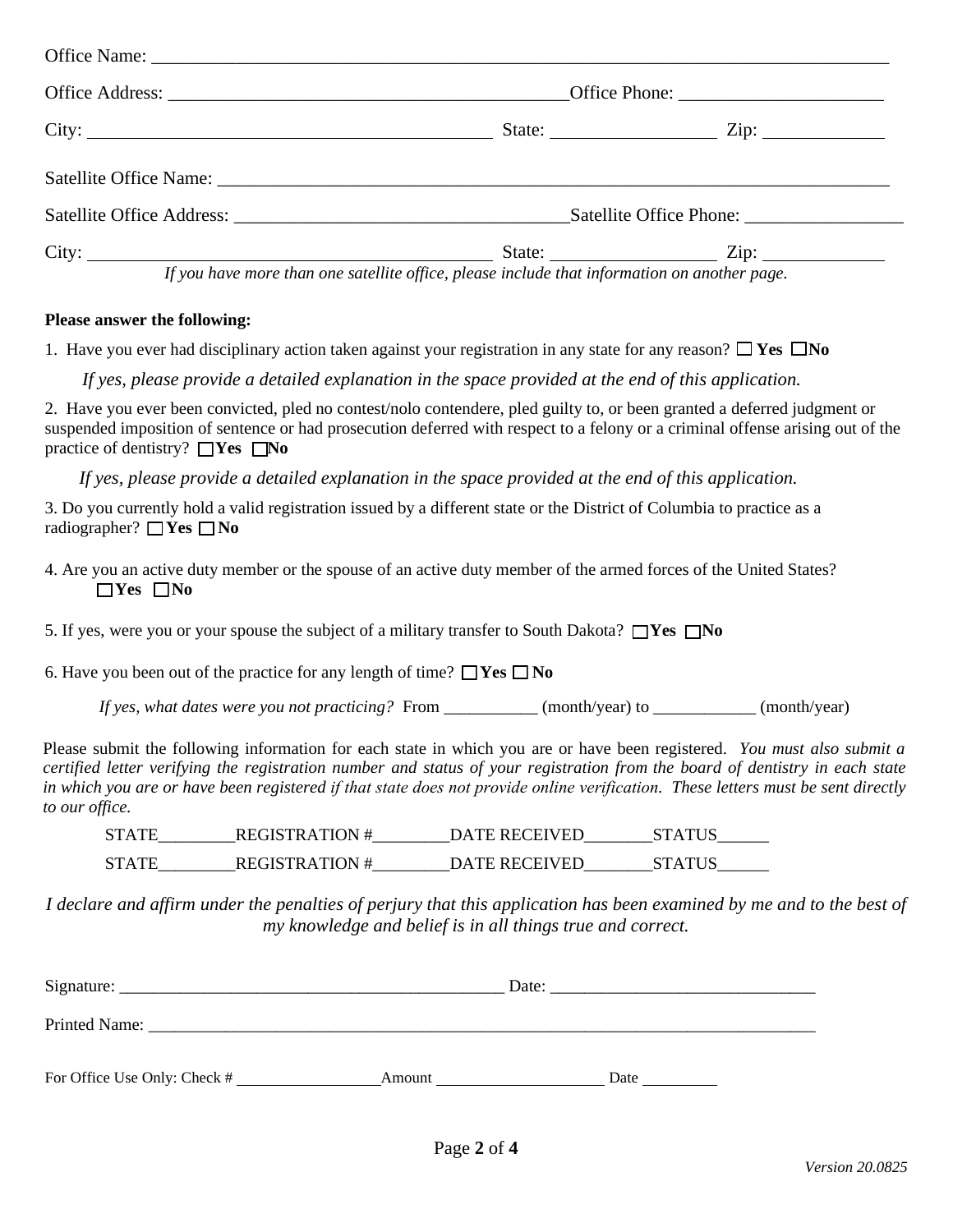*If you have answered Yes to Questions 1 and/or 2, please provide your explanation below. For each disciplinary action or criminal offense you must list the action/offense and a detailed explanation of the action/offense. If you*  have more than one action or offense to disclose, you must list them in chronological order (most recent *first). You must also submit copies of all communications (to and from) the citing agency or board, including evidence of completion/compliance with requirements. You must group the documents by violation and put them in chronological order (most recent first).*